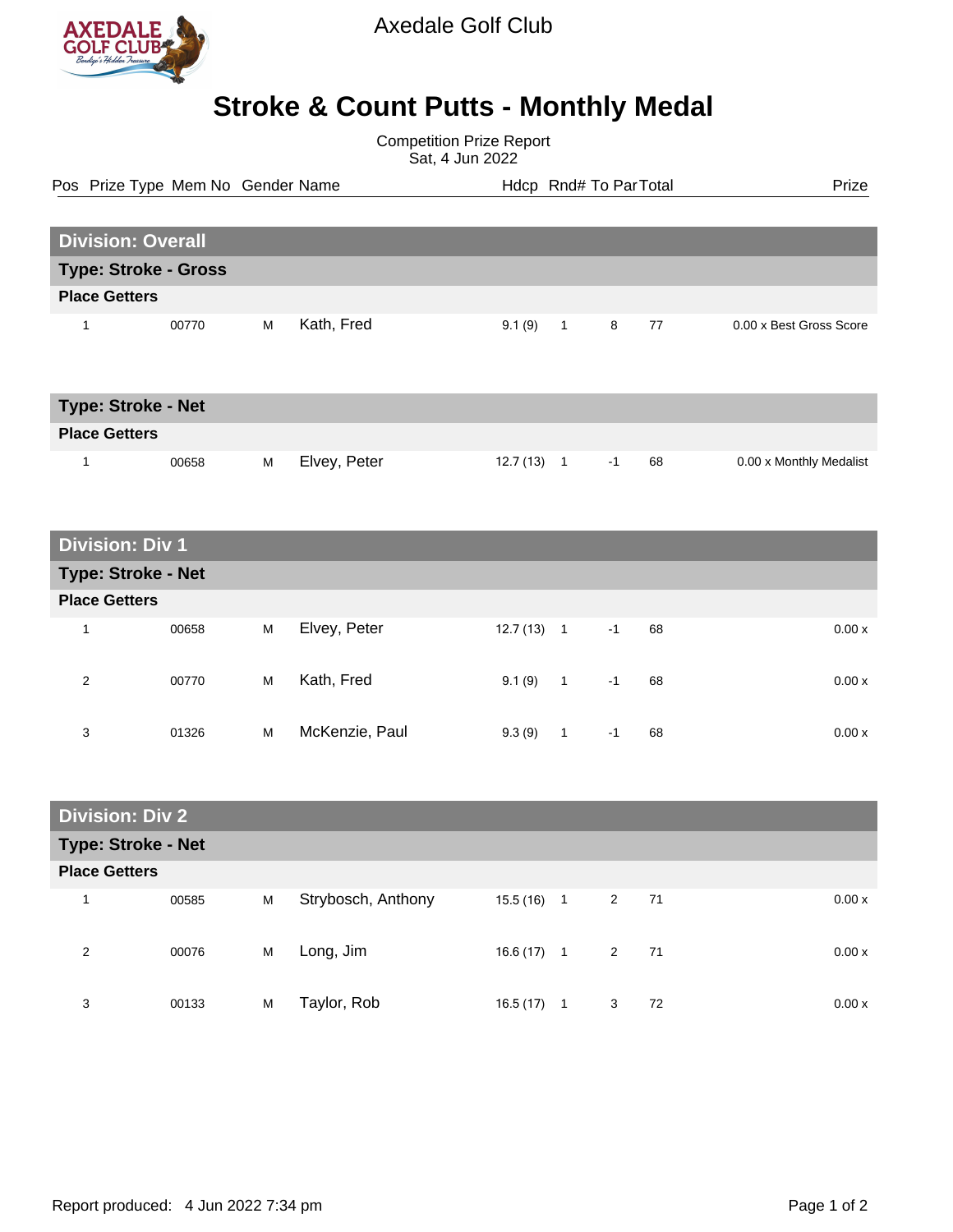| <b>Division: Div 3</b> |       |   |                 |           |                |                    |        |
|------------------------|-------|---|-----------------|-----------|----------------|--------------------|--------|
| Type: Stroke - Net     |       |   |                 |           |                |                    |        |
| <b>Place Getters</b>   |       |   |                 |           |                |                    |        |
| 1                      | 01378 | M | Stanley, Joseph | 31.7 (32) | $\overline{1}$ | $\mathbf 0$<br>69  | 0.00 x |
| 2                      | 01010 | M | Geldart, John   | 25.3 (26) | $\overline{1}$ | $2^{\circ}$<br>-71 | 0.00x  |
| 3                      | 01628 | M | Sharp, Gregory  | 32.5(33)  | $\mathbf{1}$   | 3<br>72            | 0.00x  |

| <b>Division: Overall</b>  |       |   |                  |              |                          |              |    |                    |
|---------------------------|-------|---|------------------|--------------|--------------------------|--------------|----|--------------------|
| <b>Type: Stroke - Net</b> |       |   |                  |              |                          |              |    |                    |
| <b>Ball Rundowns</b>      |       |   |                  |              |                          |              |    |                    |
| (no. 1)                   | 00907 | M | Pollock, Warren  | $13.1(13)$ 1 |                          | $\mathbf{1}$ | 70 | $0.00\,\mathrm{x}$ |
| (no. 2)                   | 01277 | M | Schaeche, Andrew | 8.0(8)       | $\overline{1}$           | $\mathbf{1}$ | 70 | 0.00x              |
| (no. 3)                   | 00122 | M | Pyke, Paul       | $11.4(12)$ 1 |                          | $\mathbf{1}$ | 70 | 0.00x              |
| (no. 4)                   | 00334 | M | Stephens, David  | 21.8(22)     | $\overline{\phantom{1}}$ | 3            | 72 | 0.00x              |
| (no. 5)                   | 01002 | M | Stove, Ian       | 23.2(23)     | $\overline{1}$           | 3            | 72 | 0.00x              |
| (no. 6)                   | 01050 | M | Murrell, Robert  | $18.0(18)$ 1 |                          | 3            | 72 | 0.00x              |
| (no. 7)                   | 01385 | M | Amos, Stephen    | $16.7(17)$ 1 |                          | 3            | 72 | 0.00x              |
| (no. 8)                   | 00343 | M | McGibbon, Stuart | 8.3(8)       | $\overline{1}$           | 3            | 72 | 0.00x              |